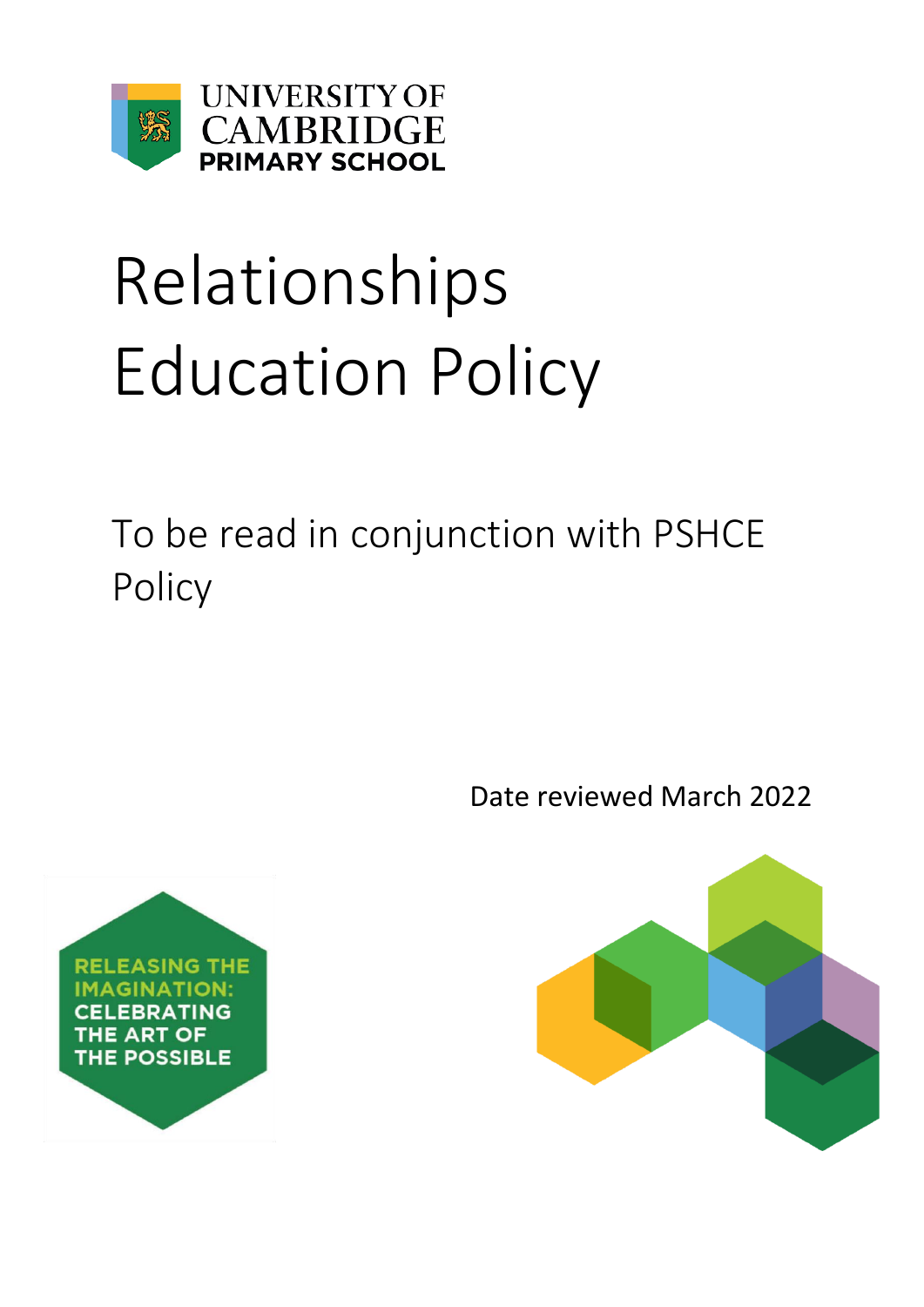## 1. Vision and Aims

We believe Relationships Education is learning about emotional, social and physical aspects of our lives, about ourselves and our relationships. It enables pupils to develop essential life skills for building and maintaining positive, enjoyable, respectful and non-exploitative relationships. It equips pupils with information and skills they need to understand about themselves, their peers and people they meet in the wider community. It explores risks, choices, rights, responsibilities and attitudes. It will help pupils to develop skills to keep themselves and others safer, physically and emotionally, both on and off line. Relationships Education enables pupils to explore their own attitudes and those of others respectfully.

We deliver Relationships Education as part of our wider provision of Personal, Social, Health and Citizenship Education (PSHCE), which also includes statutory Health Education.

The aims of Relationships Education are further supported by interventions, extracurricular and enrichment activities we provide. For example, nurture groups, TastEd, Mental Health and Anti-bullying weeks, yoga and mindfulness, community events and assemblies.

Relationships Education makes a major contribution to fulfilling our school's vision:

- a. Vision of the school: To develop compassionate citizens who are articulate, knowledgeable, collaborative, creative and interculturally minded.
- b. Embracing Diversities & Ensuring Inclusion: We want *everyone* to feel welcome and included. We have an ambitious vision to nurture children to become active and compassionate citizens.
- c. Vision of the subject: to nurture respectful an inclusive relationships between members of our diverse global community.



d. Aims of this policy: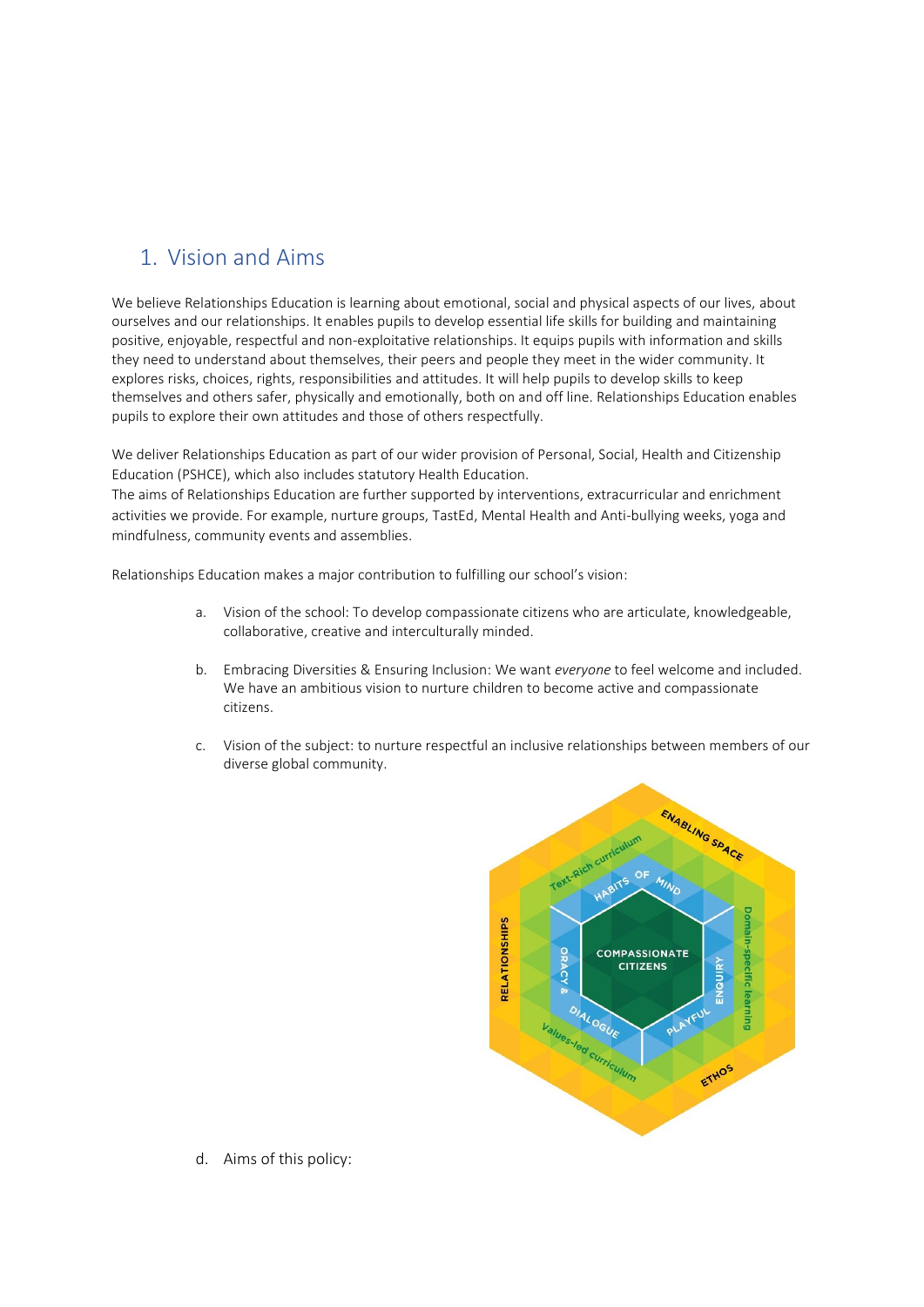Through the teaching of Relationships Education we intend to further our school's aims of providing a curriculum which is relevant and inclusive to the needs of children, both now and in the future. It will enable children to develop knowledge, skills and attitudes which enhance their personal development and wellbeing. This will have a direct, positive effect on their progress and achievement in school.

All adults in school will work towards achieving these aims for Relationships Education. We seek to enable our children to:

- develop interpersonal and communication skills
- develop positive, personal values and a moral framework that will guide their decisions and behaviour
- respect themselves and others, their views, backgrounds, cultures and experiences
- develop respectful, caring relationships based on mutuality, reciprocation and trust
- develop their ability to keep themselves and others safe, physically and emotionally, both on and off line
- develop their understanding of a variety of families and how families are central to the wellbeing of children
- recognise and avoid coercive and exploitative relationships
- explore relationships in ways appropriate to their age and stage of development
- value, care for and respect their bodies
- build confidence in accessing additional advice and support for themselves and others.

# 2. Implementing our policy

#### 2.1 Inclusion & Equality

In relation to those with special educational needs or disability, we ensure our Relationships Education programme provides for those with additional needs. We recognise that those with SEND are often more vulnerable to sexual harassment and abuse and that we need to ensure that children are supported to develop appropriate strategies and attitudes to keep themselves safer. We consider:

- their level of vulnerability to coercion and pressure
- their previous experience of negative behaviours in peer or child-adult relationships
- their need to learn and demonstrate appropriate behaviour
- their need to develop self-esteem and positive body image
- the need to involve all staff, including ancillary staff and parents/carers, in policy development, planning and training
- the management of personal care
- clarity about sources of support for children.

#### **Equality**

The [Equality Act 2010](http://www.legislation.gov.uk/ukpga/2010/15/contents) has special resonance in Relationships Education. Through this area of learning we seek to develop key interpersonal skills such as respect and empathy which enable children to understand the rights and responsibilities we all have towards one another. We strive to ensure that every child feels valued and represented in our school as a whole and specifically though our Relationships Education provision. Under the provisions of the Equality Act, schools must not unlawfully discriminate against pupils because of their age, sex, race, disability, religion or belief, gender reassignment, pregnancy or maternity, marriage or civil partnership, or sexual orientation (collectively known as the protected characteristics).

We will ensure that our provision of Relationships Education is not only equally accessible and inclusive for all children with protected characteristics, or who have family members with protected characteristics, but also that it reduces discrimination, advances equality of opportunity and encourages good relations between different groups.

In order to ensure that Relationships Education meets the needs of all: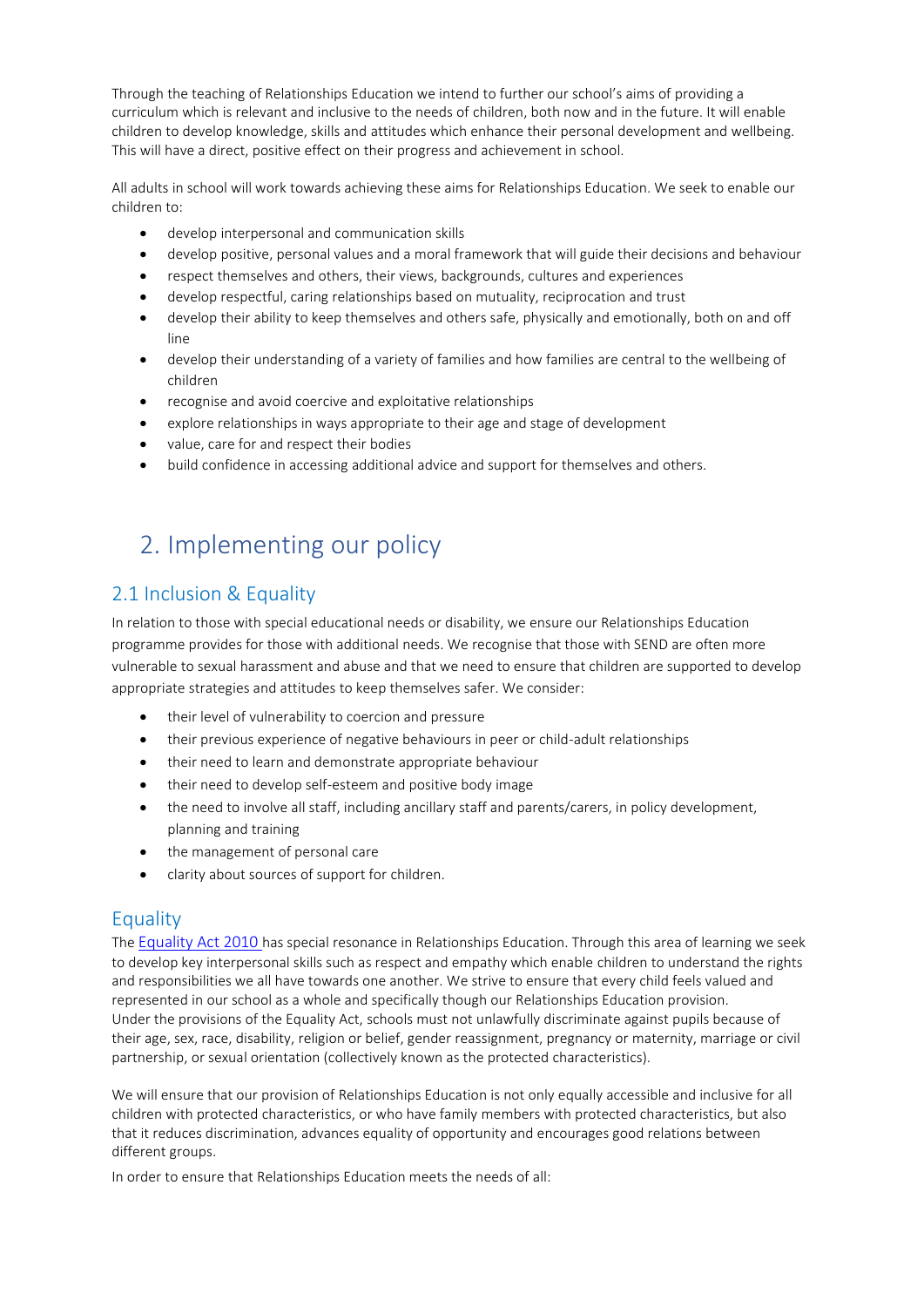- We will reflect a range of lifestyles and family structures so that all children see themselves and their families reflected back in the lessons.
- We will ensure that the law in relation to, for example, equality, marriage, online behaviours, sexuality, gender discrimination and violence are explained in age-appropriate ways.
- Where there are different cultural or religious views about families, relationships or behaviours, we will share these to ensure children see their family views represented.
- We will not seek to gain consensus, but will accept and celebrate difference, and enable children to develop skills to do the same.
- We will, as appropriate, ensure that a variety of views and beliefs are reflected back to children.
- In order to build positive communication skills and empathy, we will teach in mixed-sex groups wherever possible. We will offer small single-sex groups where cultural or religious views make children and their families feel uncomfortable in mixed-sex groups. Where teaching in single-sex groups is requested, the needs and wishes of non-binary children will be taken into account.
- We will encourage respect and discourage abusive and exploitative relationships.
- We will not ask children to represent the views of a particular religious or cultural group to their peers, unless they choose to do so.

We support children in developing their knowledge about and attitudes towards diversity throughout units of work including:

- Diversity and Communities
- **•** Family and Friends
- **•** Beginning and Belonging

#### 2.2 Safeguarding

We understand the importance of high quality Relationships Education as we fulfil our statutory safeguarding duties. Relationships Education enables children to understand about mutual, consensual and reciprocated relationships in all their forms. Whether the children are learning about friendships, families, relationships in school or the wider community, they will be developing essential skills which underpin their ability to recognise abusive relationships. Teaching about 'Family and Friends' and 'Anti-bullying' enables us to fulfil our statutory duty to prevent 'peer-on-peer' (or 'child-on-child') abuse. (See also our Safeguarding policy and Anti-Bullying policy)

In the case of RSE and Personal Safety, we recognise that effective teaching may alert children to what is appropriate and inappropriate behaviour (including inappropriate sexual behaviour) and that there is an increased possibility that a disclosure relating to abuse may be made. Relationships Education and Personal Safety enable us to fulfil our duty to educate children to be aware of honour based abuse practices such as Female Genital Mutilation (FGM). All staff are aware of the Safeguarding and Child Protection procedures and will report disclosures or concerns to the

Designated Safeguarding Lead (DSL) immediately.2.3 Development of the Policy

This policy has been developed in consultation with staff, governors and pupils. The consultation period followed the provision of information about the duties and statutory elements which have to be included in Relationships Education. It has also included gathering views on needs and priorities for the school community.

All views expressed by staff, governors and pupils about the policy have been considered. Consultation did not give a veto to individual members of the school community. The final decision on policy and teaching has been made by the school, having listened to the needs and views of the school community.

#### 2.4 Consulting on our Policy

Staff, parents/carers, and other stakeholders have been given information about Relationships Education and associated duties in ways which are accessible to them. They have been asked for their views through surveys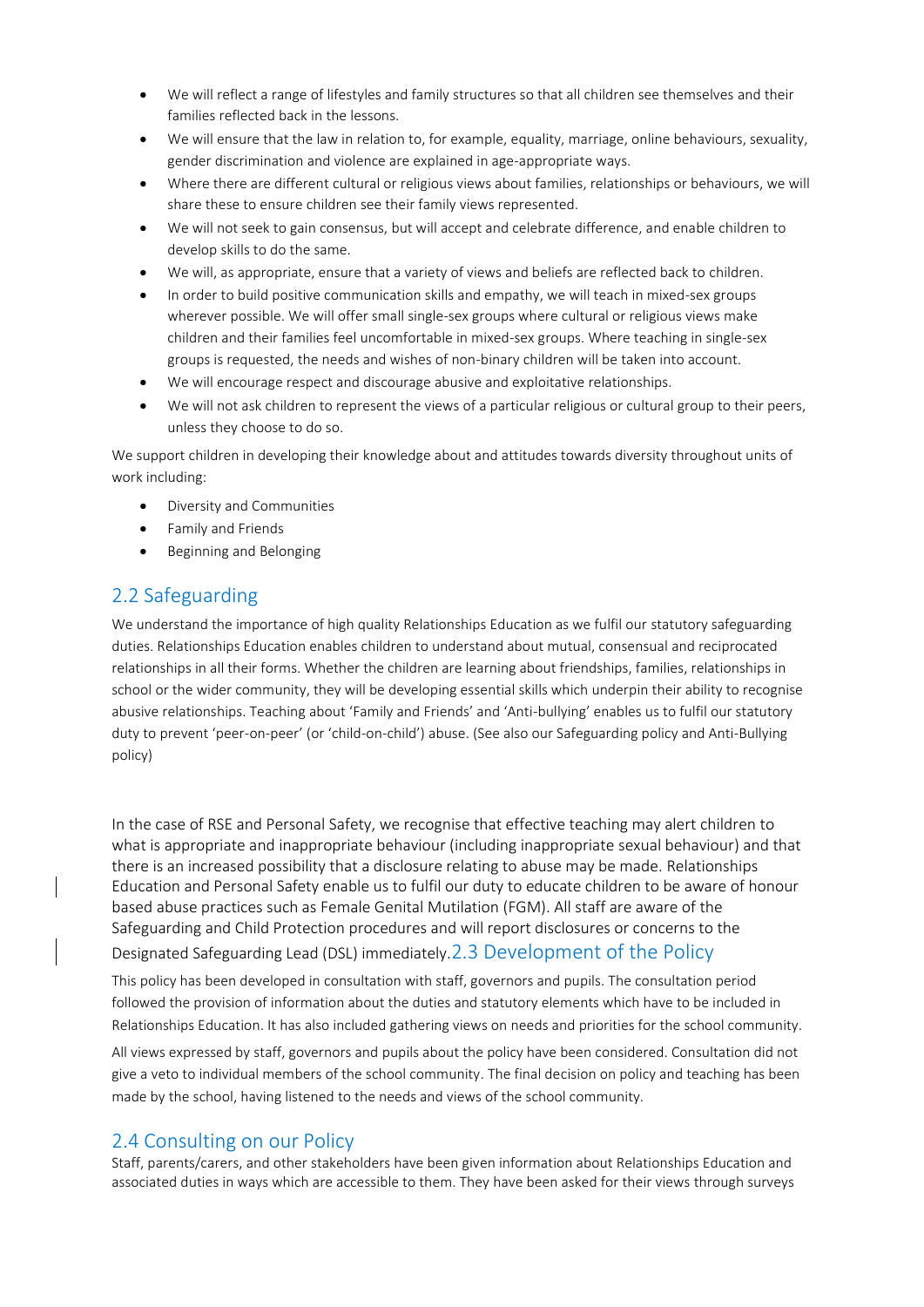and questionnaires. Further consultation with staff, parents/carers and children will be carried out when the policy is reviewed, which happens at least every 3 years.

## 3. Involving the whole school community

#### 3.1 Working with Staff

Teaching Relationships Education can be very rewarding, but we understand that, in order to feel confident, staff need opportunities to develop their own knowledge, skills and attitudes. We recognise that every adult has different personal beliefs and attitudes, but that all teachers must understand and comply with their duties connected with safeguarding, equality, inclusion and diversity.

Teachers have a duty to deliver statutory areas of the curriculum and all teachers will be supported to develop their skills in delivering non statutory areas such as sex education. We will discuss relevant issues and staff concerns and, where appropriate, arrange training to enable staff members to feel confident in delivering the various aspects of Relationships Education. We will also encourage the sharing of good practice. We may also use team teaching to develop confidence.

Those with special responsibility for the development of Relationships Education will be offered opportunities to consult with advisors and attend external training courses through our membership to the Cambridgeshire PSHE Service.

#### 3.2 Engaging with Children

We will involve children in the evaluation and development of their Relationships Education in ways appropriate to their age. We will seek opportunities to discuss children's views about the content of their PSHCE lessons.

- We may engage the children in assessment activities to establish their development needs, for example 'Draw and Write' activities.
- We will encourage children to ask questions as they arise and to express their worries by using the class Worry Boxes.
- We may ask children to reflect on their learning and set goals for future learning.
- We will consult children about their perception of the strengths of our Relationships Education provision and the areas to be further developed.

#### 3.3 Working with Governors

This policy has been shared with governors, so that the governors are able to fulfil their statutory duties.

It is the responsibility of the governors to ensure, through consultation, that the Relationships Education Policy reflects the needs and views of our community.

In order to facilitate this process, the Relationships Education Policy will appear annually on the agenda of one governors' meeting. The policy will be available on the school's website. The school's Safeguarding Governor is also the link governor for PSHCE (including Relationships Education).

It is the role of governors to ensure that:

- children make progress in Relationships Education in line with the expected educational outcomes
- the subject is well led, effectively managed and well planned
- the quality of provision is subject to regular and effective self-evaluation
- teaching is delivered in a way which is accessible to all
- clear information is given to parents/carers
- the subject is resourced and taught in a way which enables the school to fulfil statutory requirements.

#### 3.4 Communicating with Parents/carers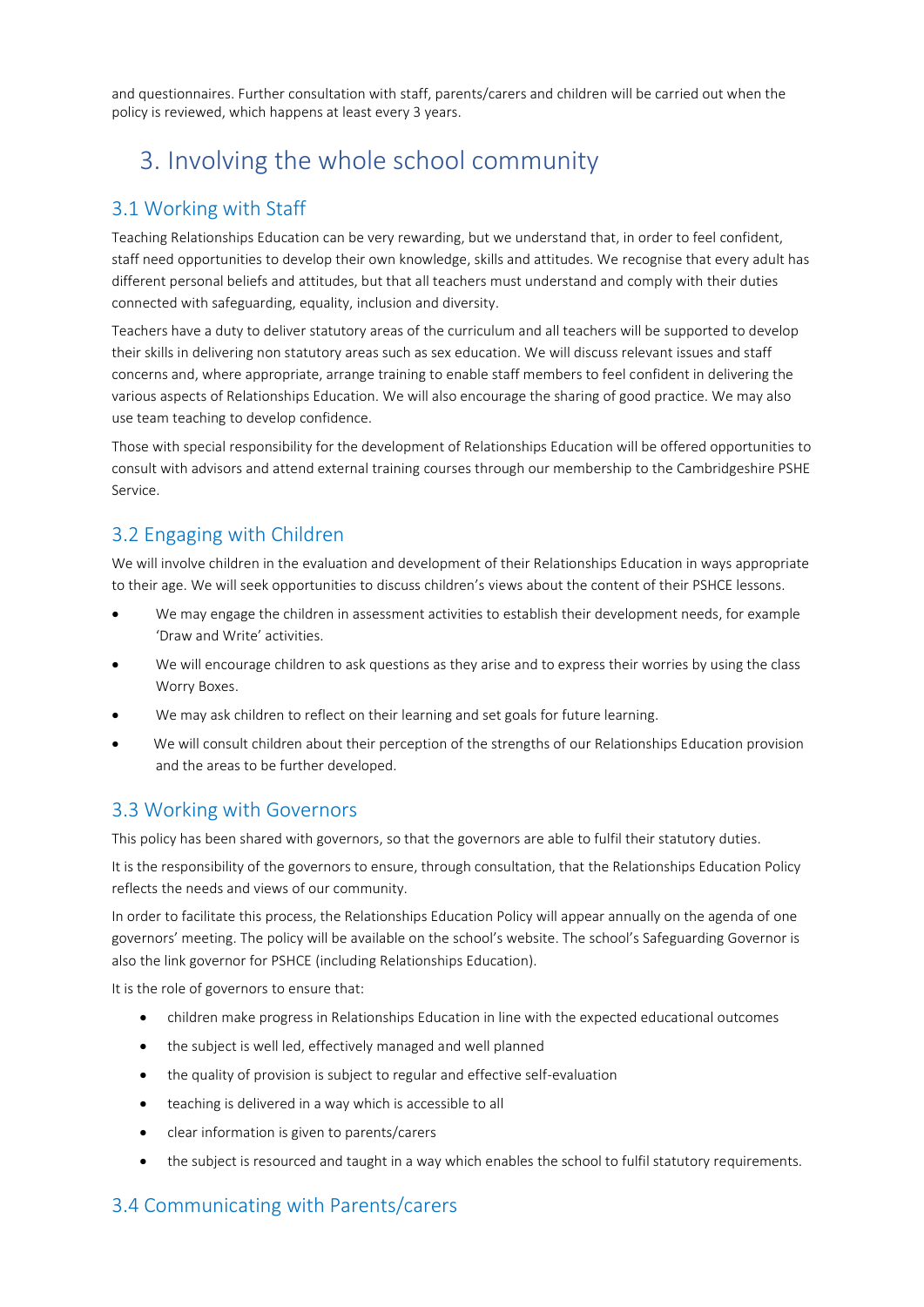Parents/carers are the first educators of their children about relationships, emotions, empathy, respect and growing up. We recognise that many children like to receive information about relationships from their parents/carers in addition to their learning in school. Therefore we seek to work in partnership with parents/carers when planning and delivering Relationships Education. We will encourage this partnership by:

- Sharing details of our values led, inclusive curriculum on our website
- Informing parents/carers by newsletter of forthcoming Relationships Education topics e.g. Personal Safety, Anti-bullying and RSE.
- Inviting parents to learn more about the approach used in Relationships Education through parent guidance
- Informing parents/carers about PSHCE, Relationships Education and Sex Education as their child joins the school through the school website
- Providing supportive information about parents' role in Relationships Education
- Signposting parents/carers to sources of support to help them address the needs of their child or build their own confidence in talking about relationships with their children.

#### 3.5 Working with External Agencies and the Wider Community

We believe that all aspects of Relationships Education are most effectively taught by those who know our children well and are aware of their needs. We encourage visitors to our school, who may enhance, but never replace, our planned provision. We will work closely with visitors to ensure that the needs of our children are met.

We will follow this Code of Practice when working with visitors:

- The care and management of children is the responsibility of the school at all times.
- In class teaching situations, visitors will not be asked to work alone with children, but will be supported by a member of staff.
- The school will know whether visitors are DBS checked and arrangements will be made to accompany them as appropriate.
- All visitors will be made aware of the content and principles of this Policy, prior to their visit.
- All lessons will be planned in direct liaison with the Class teacher, taking account of the age and needs of the group and the context of the work within the Relationships Education programme.
- Visitors will be reminded that, whilst contributing to Relationships Education in a classroom setting, they must adhere to the same confidentiality code as staff members. Class teaching must be seen as separate from health or other targeted interventions to support wellbeing.
- Any resources which a visitor wishes to use or distribute will be discussed and agreed with the Class Teacher beforehand.
- The contributions of visitors will be regularly monitored and evaluated.

# 4. Curriculum Organisation

Our Relationships Education curriculum is wholly consistent with the DfE statutory requirements for Relationships Education and Health Education (2020), National Curriculum (2014), other DfE and Ofsted guidance. It also reflects best practice described by the Sex Education Forum and PSHE Association. We consider Relationships Education to be a continuous process of learning, which begins before the children enter our school and continues into adulthood. We have planned a curriculum appropriate to each age group with a spiral of progression. All adults working with children have a part to play in supporting the delivery of Relationships Education.

Relationships Education is learning about:

Families and People who care for me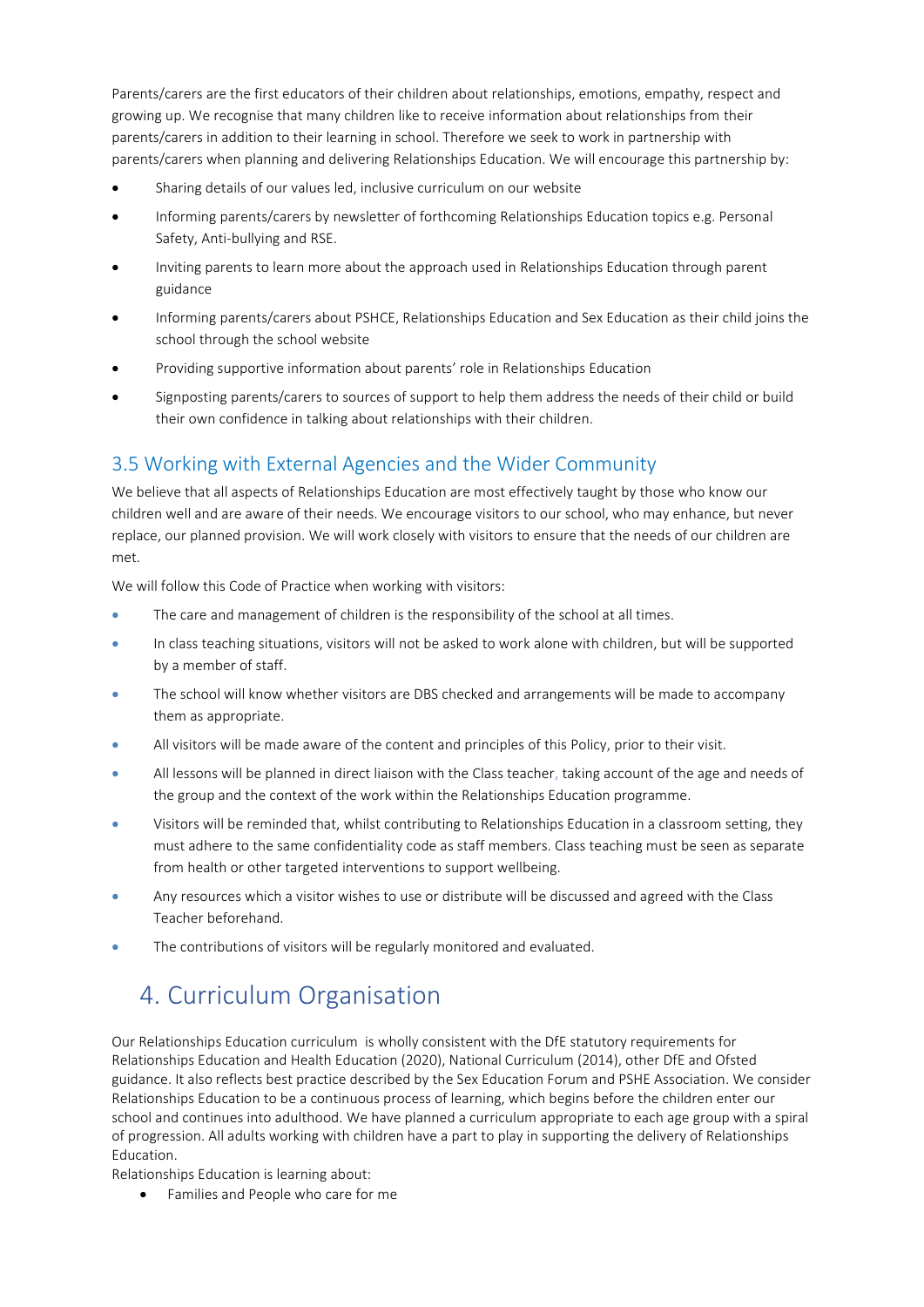- Caring Friendships
- Respectful relationships
- Online Relationships
- Being Safe
- Our PSHCE topic structure does not separate delivery of Relationships Education from Health Education and wider PSHCE. We deliver topics which, taking the lead from children's lived experiences, consider related themes including development of knowledge, skills and attitudes in an integrated way.

All of the below topics will be covered as part of our PSHCE curriculum. The highlighted ones are topics where Relationships Education is a significant driver.

- **•** Beginning and Belonging
- Anti-bullying
- Digital Lifestyles and Online Identity
- Drug Education
- Rights, Rules & Responsibilities
- Diversity and Communities
- Family and Friends
- Managing Change
- My Emotions
- Personal Safety
- My Body & Growing Up
- Relationships and Sex Education
- Working together
- Managing Safety and Risk

Relationships Education will be taught in:

- PSHCE through designated lessons, circle time, focused events, health weeks
- Other curriculum areas, especially Science, English, RE, PE and computing
- Enrichment activities, especially our assembly programme, habits of mind approaches, social skills and nurture groups, involvement in school visits and adventurous activities, activities carried out as part of our development as a healthy school.

## 4.1 Teaching Methodologies

Our aim is that teachers use a range of teaching methodologies where skills such as communication, compromise and negotiation are practised in classroom situations and where attitudes such as respect and empathy are modelled and discussed. We encourage teachers to ensure that group work, debate, taking other people's view points and working together are practised in all PSHCE lessons and across the wider curriculum. Our Relationships Education lessons are not simple opportunities to give information, but to explore views and perspectives and develop possible solutions through discussion and interaction.

In keeping with this approach we base our curriculum on a series of questions children will have the opportunity to engage with, rather than banks of knowledge they will acquire.

Ground Rules: Relationships Education is taught in a safe, non-judgemental environment where all adults and children are confident that they will be respected. Specific ground rules will be established at the beginning of any Relationships Education work, in addition to those already used in the classroom. They will cover the following areas:

- appropriate use of language
- the asking and answering of personal questions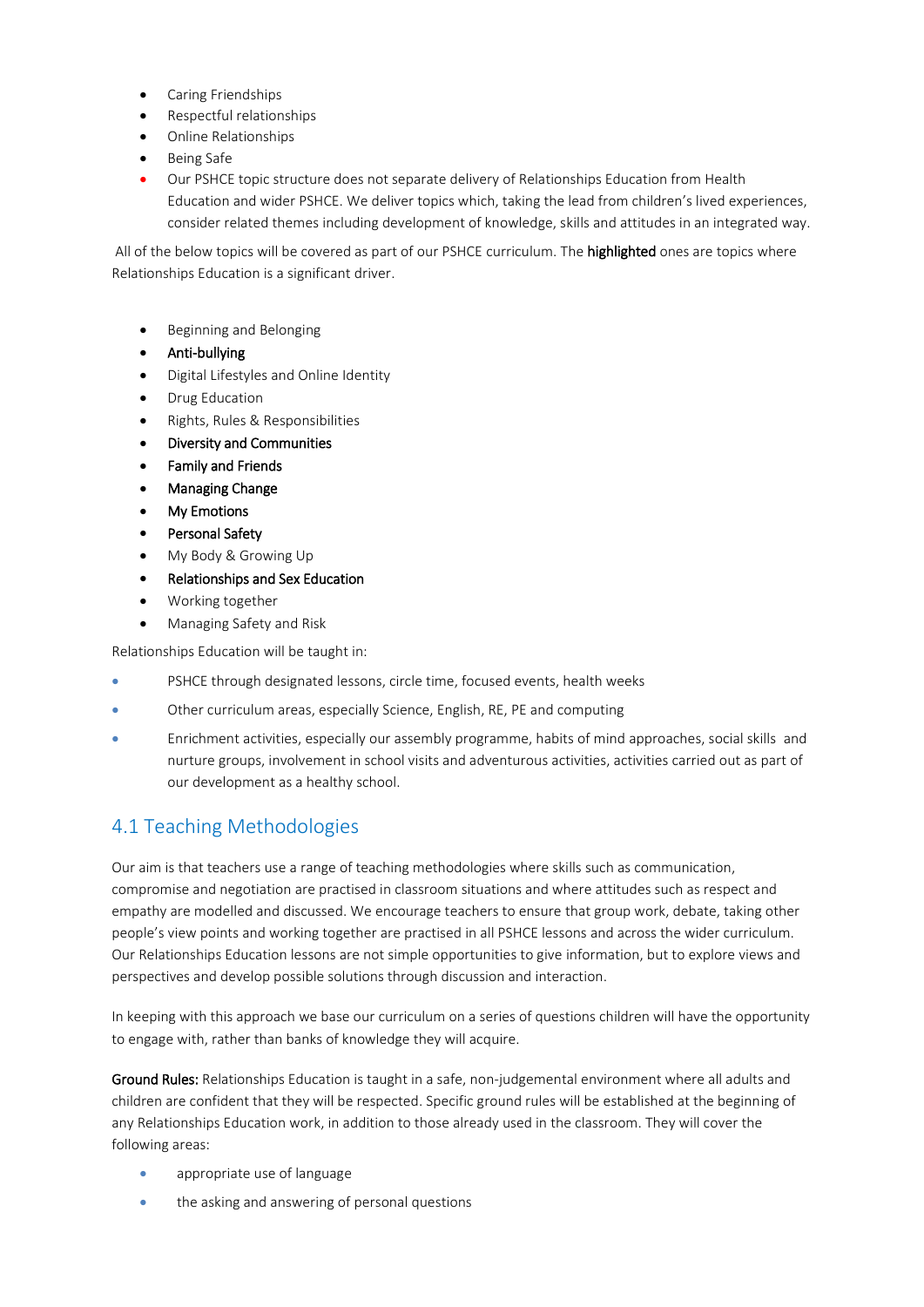strategies for checking or accessing information.

Distancing Techniques: In order to protect children's privacy, we will employ teaching and learning strategies which enable them to discuss issues without disclosing personal experience. For example, we will use fiction texts, puppets, case studies, role-play, videos, drama to enable children to share ideas and opinions and to practise their decision-making skills in a safe learning environment.

Single-Sex groups: Alongside our mixed-sex groups, we may use single-sex groups or small group teaching where this will help us to meet the needs of those with cultural, religious or other backgrounds which make it difficult for them to comfortably access the statutory curriculum in a mixed-sex group. We will discuss the needs of non-binary students (whose gender identity is outside the binary of boy/girl) with them when deciding on grouping arrangements.

#### 4.2 Curriculum Materials and Resources

We will primarily use the *Cambridgeshire Primary Personal Development Programme* and the resources recommended within it when planning and delivering Relationships Education. We will avoid a 'resource-led' approach, instead focussing on the needs of the children and our planned learning objectives. We will carefully select resources which meet these objectives. We will evaluate teaching resources thoroughly before using them. We will select resources which:

- are consistent with our curriculum for Relationships Education
- relate to the aims and objectives of this policy
- are suitable to the age, maturity, needs, linguistic proficiency and ability of the children
- appeal to adults and children
- are up-to-date in factual content
- are produced by a reputable organisation
- do not show unfair bias e.g. towards a commercial product, religious view point
- avoid racial, gender, sexual, cultural and religious stereotyping and heteronormativity
- encourage active and participative learning
- in line with the statutory requirements for Relationships Education.

#### 4.3 Safe and Effective Practice

In our school we have a clear Safeguarding Policy, which is shared with staff, children and parents/carers. This policy is communicated to parents/carers on the School website. The policy states that:

- Staff are unable to offer absolute confidentiality.
- We will reassure children that staff will act in their best interests and that this may involve sharing information if the child is at risk of harm.
- Children will be told if information is to be shared (taking special care with very young children or those with significant special needs) and will be offered appropriate support.

Professionals, such as school nurses and youth workers, are bound by their professional codes of conduct when offering advice and guidance to individual children. This often involves offering a greater level of confidentiality than school staff are able to give. However, in a classroom and other teaching situations, when they are contributing to our planned Relationships Education programme, they will follow the school's Confidentiality protocols. Health professionals will ensure that children are aware of the boundaries of confidentiality when beginning work with classes.

Answering Questions: We acknowledge that sensitive and complex issues will arise in Relationships Education, as children will naturally ask questions. When spontaneous discussion arises, it will be guided in a way which reflects the stated school aims and curriculum content. As a first principle, we will answer questions relating to the planned curriculum for that age group or below to the whole class. We will answer questions relating to areas beyond the planned curriculum for that age group, in a sensitive and age appropriate way, only to the pupil/s who have asked the question. Teacher may decide to inform families about questions which go beyond the planned curriculum, in order to further home/school partnerships. If a member of staff is uncertain about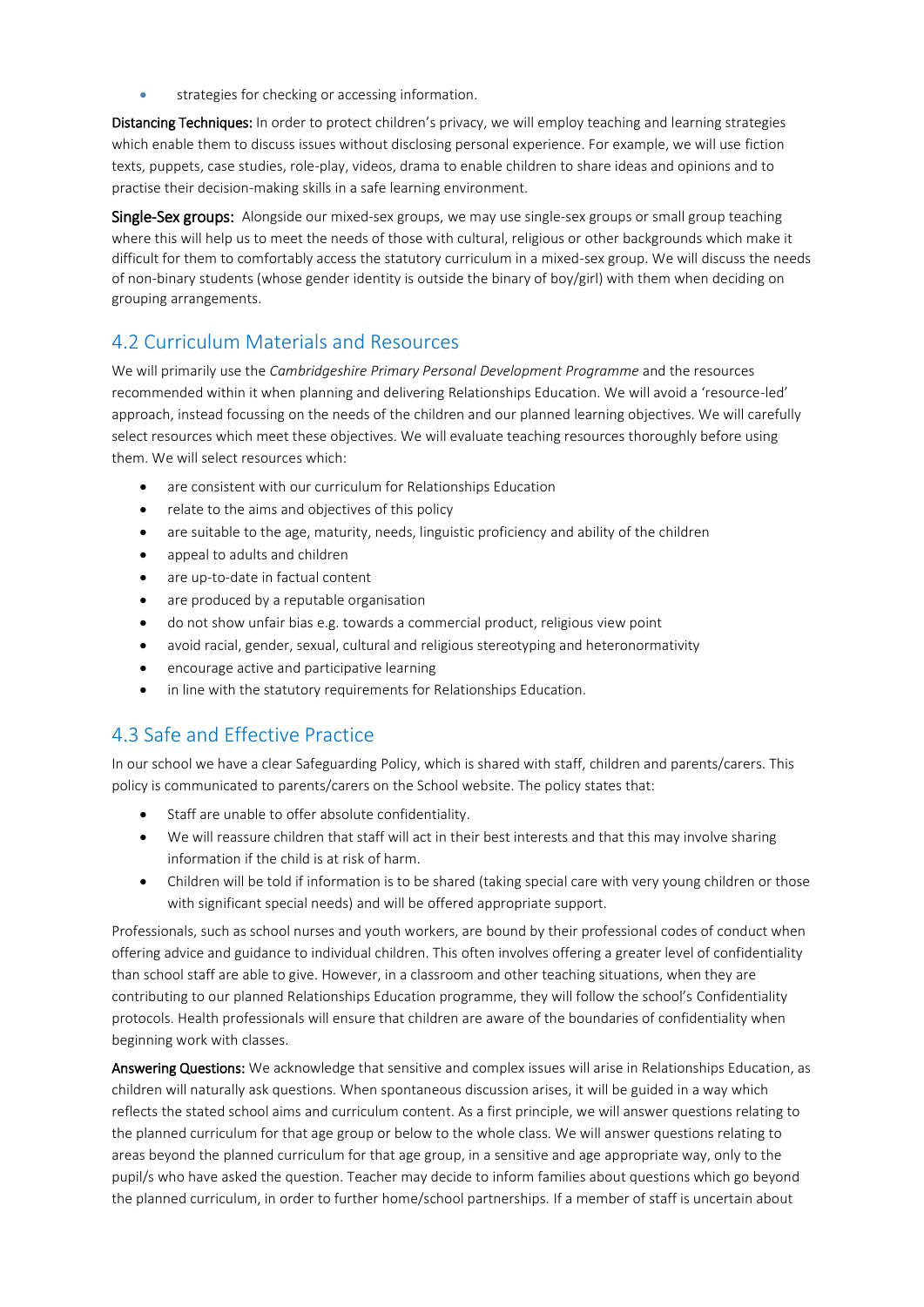the answer to a question, or indeed whether they wish to answer it, they will seek guidance from the PSHCE leader/Designated Safeguarding Lead. In some cases the question will reach beyond the planned curriculum for Year 6 and the question will not be answered in school. The child will be asked if they would like support to ask their questions at home or to another trusted adult.

When answering questions, we shall ensure that sharing personal information by adults, children or their families is discouraged. Where the question indicates the need for pastoral support, the conversation will be deferred to a time outside the teaching session and other colleagues may be involved. Where a question or comment from a pupil in the classroom indicates the possibility of abuse, coercion or exploitation, teachers will pass this information to the DSL in line with the school Safeguarding policy.

Sexually Active Children: There are extremely rare occasions where a primary-aged child, who is sexually active or contemplating sexual activity, approaches an adult. If this occurs in our school, it will be viewed as a child protection issue. The designated member of staff will follow Safeguarding Procedures and refer immediately to the DSL.

Sexual Abuse and Harmful Sexual Behaviours: Following Government guidance and our statutory safeguarding duties, we aim to create a culture where sexual harassment and online sexual abuse are not tolerated, and where every member of the school community will be trained and informed to identify issues and intervene early to better protect children and young people. In any case where children will exhibit sexual behaviours we will consider this as a safeguarding need and put in place an intervention that addresses the behaviours but also provides support.

We will do this by having a whole-school approach that includes:

- a carefully sequenced PSHCE curriculum including Relationships and Health Education based on the Department for Education's (DfE's) statutory guidance.
- We have taken into account the DfE's recommendation that all primary schools should have a Sex Education programme and we understand that this is not statutory. However, we will provide Relationships and Sex Education (RSE) to help children develop responsible attitudes and behaviour, ensure that they stay safe and healthy and develop mature and appropriate relationships. This will allow time for open discussion of topics that children and young people tell us they find particularly difficult, such as consent and the sending of 'nudes'.
- Training to ensure that all staff (and governors, where relevant) are able to: -better understand the definitions of sexual harassment and sexual violence, including online sexual abuse
	- -identify early signs of 'peer-on-peer' (or 'child-on-child') sexual abuse
	- -consistently uphold standards in their responses to sexual harassment and online sexual abuse;
- Routine record-keeping and analysis.
- A positive behavioural approach, to reinforce a culture where sexual harassment and online sexual abuse are not tolerated.
- Working closely with other agencies and specialist services in the area to provide the necessary support to children and young people who are victims or who perpetrate sexual behaviours.

#### 4.4 Relationships and Sex Education (RSE)

a) Our School Context

Our topic, Relationships and Sex Education (RSE), combines elements of Relationships Education (e.g. learning about families, personal safety and emotional wellbeing) with aspects of Health Education (e.g. learning about the spread of illnesses and the changing adolescent body). This combination offers the best location for our provision of non-statutory sex education. We have a taken into account the DfE's recommendation that all primary schools have a Sex Education programme and we understand that this is not statutory. We understand that our teaching in sex education must be tailored to the needs and physical and emotional maturity of the pupils.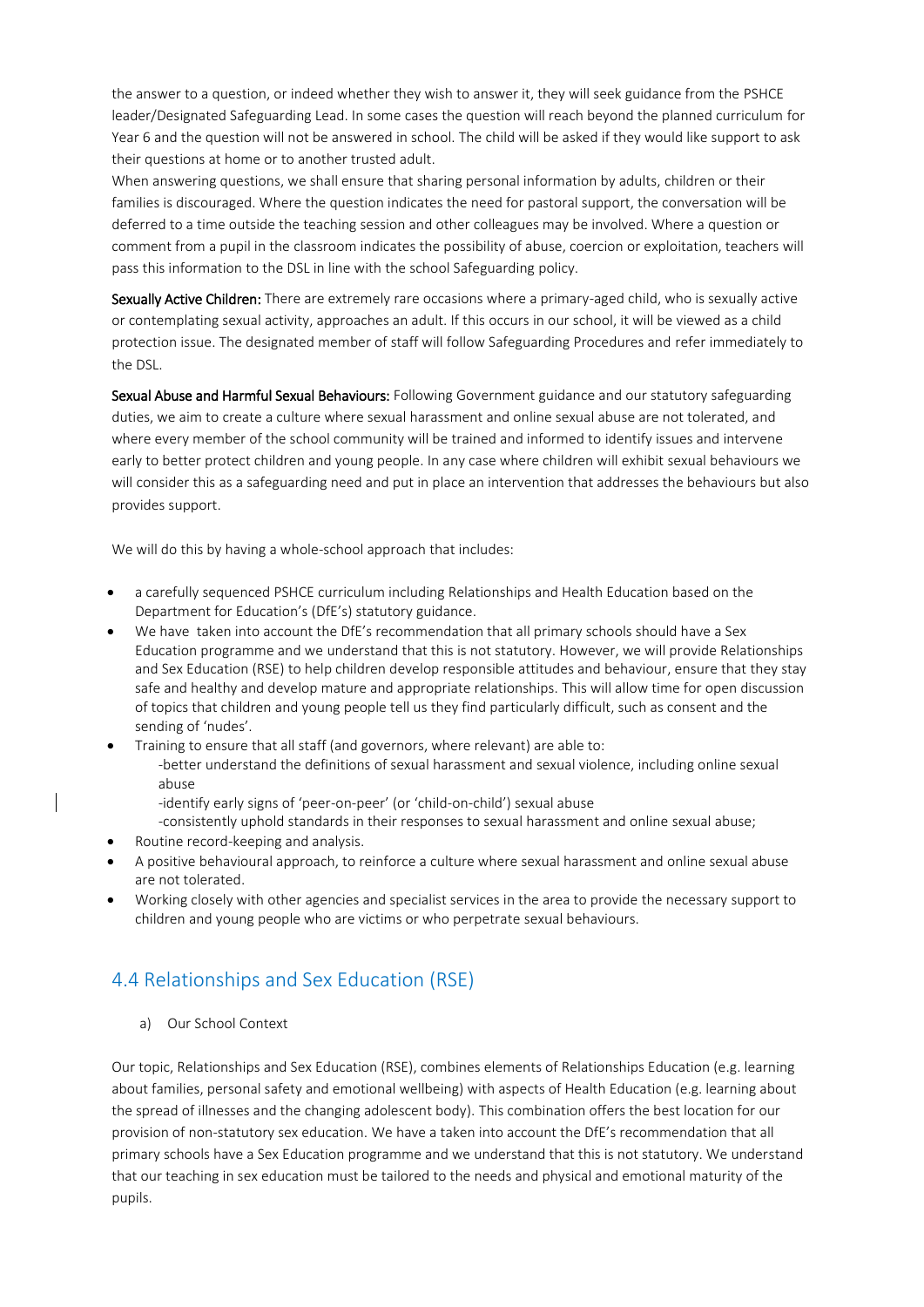Some elements of our RSE topic are part of the statutory National Curriculum for Science (e.g. the biological aspects of puberty, reproduction and the spread of viruses). We will ensure that children receive teaching about puberty in Y5 and Y6 in order to prepare them for the physical, emotional and social changes they are approaching or undergoing. We will review the age at which puberty is introduced depending on the needs of each cohort.

#### b) Definition of Sex Education

Following guidance from the DfE, we define Sex Education as learning about 'how a (human) baby is conceived and born'. This extends the learning about sexual reproduction in 'some plants and animals' required through the Science national curriculum. It also complements the statutory requirement to teach about puberty as part of Science and Health Education, as understanding sexual reproduction in humans enables children to understand the processes of puberty.

c) Our Aims for RSE

We recognise that children learn about relationships and their growing and changing bodies at home and at school. We believe that a partnership between home and school is the most supportive environment for learning in this area. At school children learn about RSE topics though planned lessons, but also through wider provision and our inclusive school environment.

In addition to our broad aims for Relationships Education, in our planned lessons on Relationships and Sex Education we aim to ensure that children:

- a. develop understanding of the value of marriage, stable relationships and family life as a positive environment for bringing up children
- b. name the private parts of the body confidently and communicate with trusted adults to keep themselves safe
- c. be prepared for puberty and the emotional and physical effects of body changes, including menstrual wellbeing
- d. understand the attitudes and skills needed to maintain personal hygiene
- d) Delivery and Teaching Methodologies

We understand that our teaching in sex education must be tailored to the needs and physical and emotional maturity of the pupils. Relationships and Sex Education (RSE) will be delivered by a teacher, who knows the needs and natures of the children. The teacher is best placed to tailor the learning to the needs of the pupils. Teachers will be offered support to develop their skills and to learn from others where needed.

The content of our RSE programme will be gradually developed in an age appropriate way. Parents/carers will be informed by email about the content of the curriculum in advance of teaching and will be invited to talk to staff if they have questions.

In RSE there is a certain amount of knowledge which has to be imparted. Teachers will give the facts in an accessible way using a range of approaches, such as picture books and scientific descriptions. We will avoid resource-led approaches which rely on worksheets or lengthy audio visual resources. Pupils will be asked to consolidate their learning in ways which enable them to develop skills to discuss sexual body parts and functions confidently.

e) Right to be excused from RSE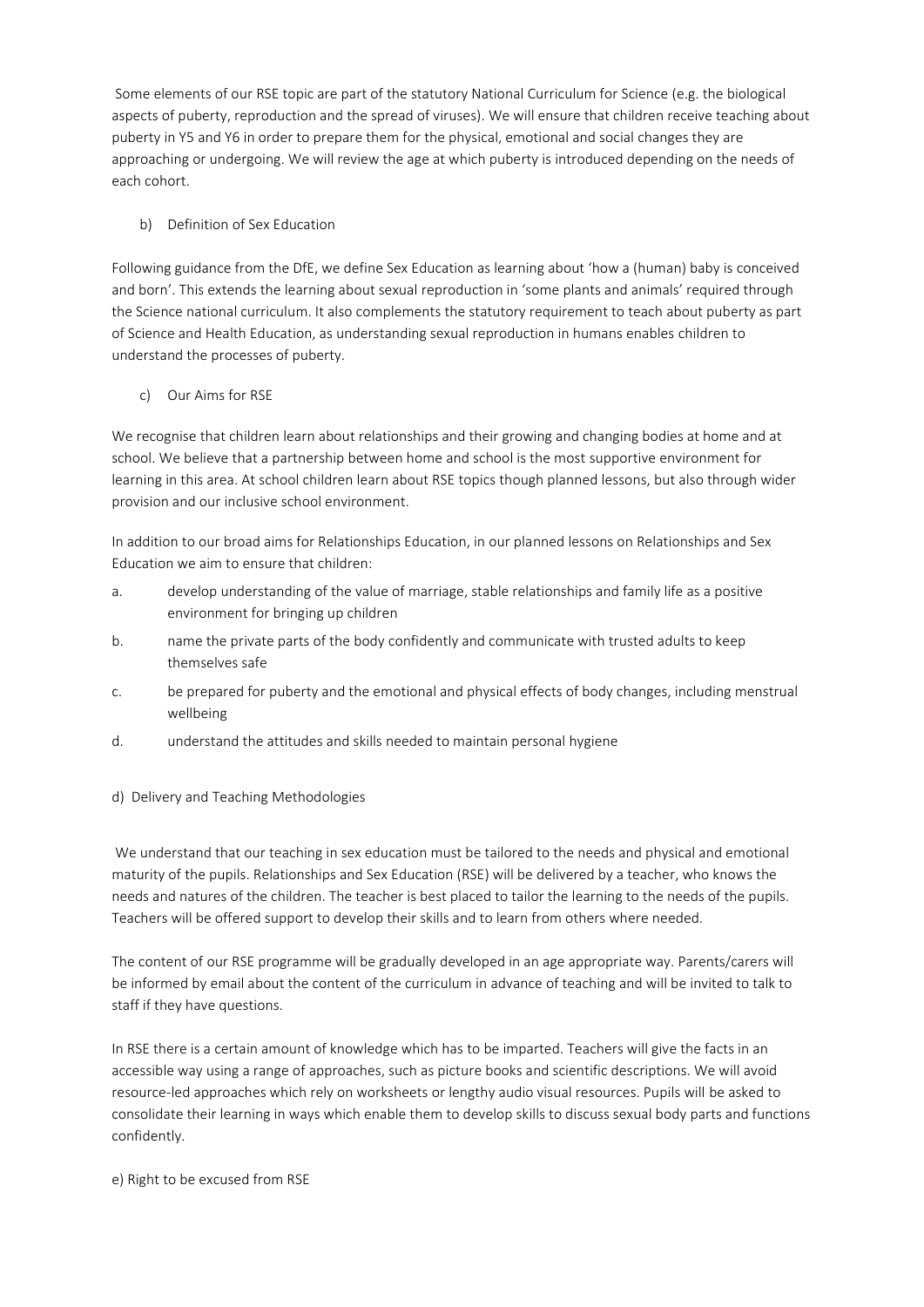Parents/carers have the right to request that their child be excused from some aspects or RSE delivered as part of statutory Relationships Education. Before granting any such request the Head Teacher will discuss the request with parents/carers (and if appropriate with the child) to ensure that their wishes are understood and to clarify the nature and purpose of the curriculum. The educational, social and emotional benefits for the child of being part of the lessons will also be discussed. We will record the discussion and the outcomes. We will consider compromise arrangements which will enable the child to receive Sex Education at school. We will offer support to parents/carers who wish to deliver Sex Education at home.

We will offer support to parents/carers who wish to deliver RSE at home.

If a pupil is excused from RSE, we will ensure that the pupil receives appropriate, purposeful education during the period of withdrawal. The parents/carers will be asked to reconfirm their decision to withdraw their children from RSE each time this is planned for their child.

## 5. Assessment

Relationships Education will be assessed in a variety of ways, including the use of self-assessment and teacher assessment. Guidance provided in the Cambridgeshire Primary PDP will be used. Often Relationships Education lessons will be verbal and have limited written recordings.

From time to time the PSHCE leader will ask staff to reflect on the effectiveness of learning in particular units of work. Each teacher will also use their class Responsive Teaching Journal to record whole class discussions and group work in PSHCE. In some cases, we will ask the children to record key learning activities in their topic books.

## 6. Quality Assurance

The quality assurance, monitoring, review and evaluation of the teaching of Relationships Education and the Policy is the responsibility of the PSHCE leader. The governing body will ask for information relating to the effectiveness of the policy when it is monitored every year. Information will be gathered from the Head Teacher, the PSHCE Leader and parents/carers and children to inform judgements about effectiveness.

The policy will be comprehensively reviewed with engagement from members of the school community every three years, or sooner if an issue or incident occurs which warrants it.

Information gathered to inform the comprehensive review of curriculum and policy may include information about pupil progress and attainment, feedback from the teachers about the curriculum provision and staff confidence, views of parents/carers, parent/carer comments and concerns, level of parent/carer withdrawal from RSE.

# 7. Professional Development & Core Professional Reading

## 7.1 Types of professional development

Teachers will engage in professional staff meeting training led by PSHCE leader, members of the curriculum team responsible for Relationships Education or external visitors or experts throughout the year. Online training will be available for teachers to ensure up to date information is understood. The local PSHCE advisor is also available to answer any individual questions and provide training around a certain topic or issue if one arises.

## 7.2 Core Professional Reading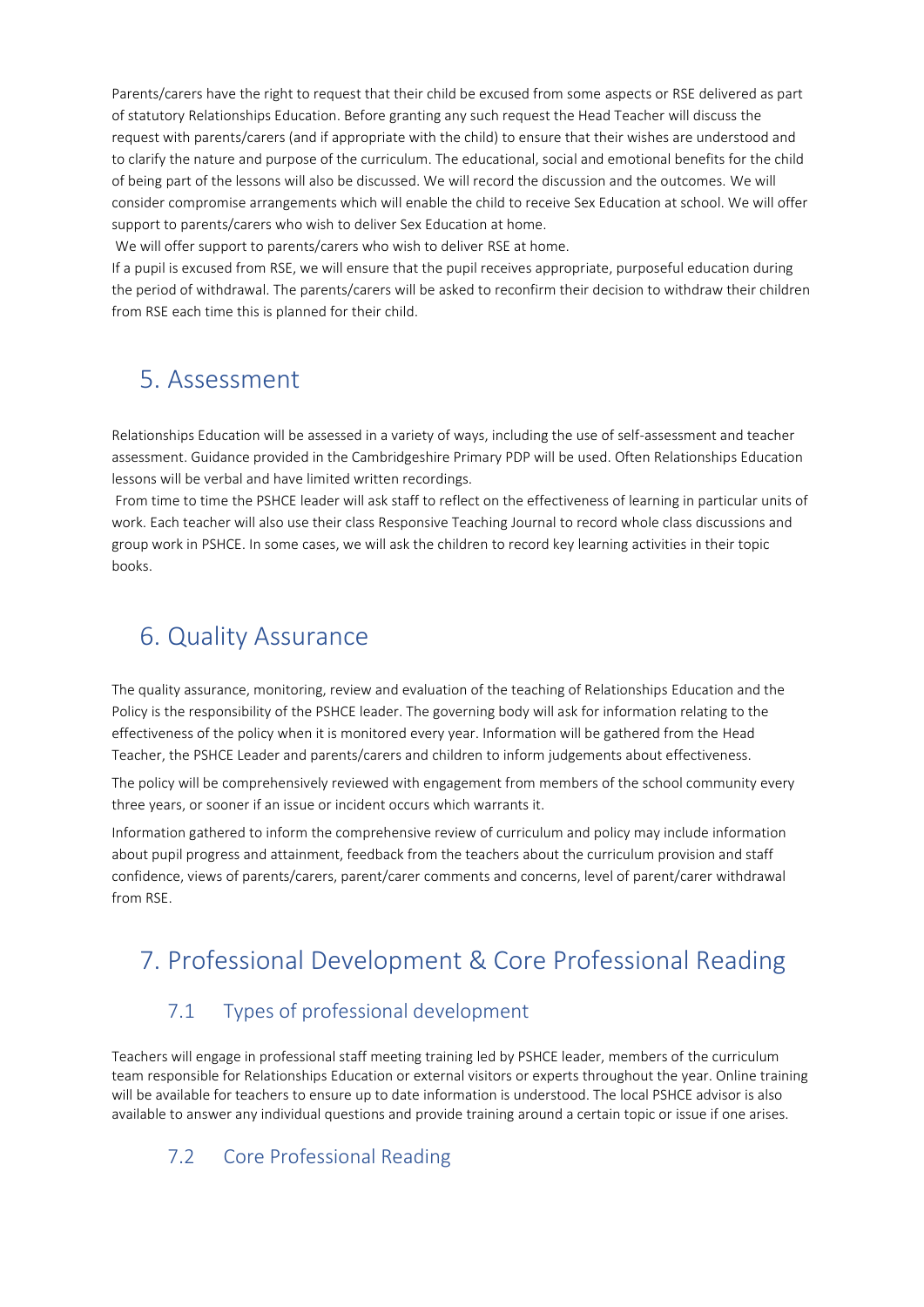The below links are national documents that have informed our Relationships Policy and it is good practice for school staff to familiarise themselves with them.

[RSE and Health Education](https://assets.publishing.service.gov.uk/government/uploads/system/uploads/attachment_data/file/805781/Relationships_Education__Relationships_and_Sex_Education__RSE__and_Health_Education.pdf) [Children and Social Work Bill 2017.](http://www.legislation.gov.uk/ukpga/2017/16/section/34/enacted) [Sex and Relationships Education for the 21](http://www.sexeducationforum.org.uk/media/17706/sreadvice.pdf)<sup>st</sup> Century'. [Equality Act 2010](http://www.legislation.gov.uk/ukpga/2010/15/contents) [Keeping Children Safe in Education](https://assets.publishing.service.gov.uk/government/uploads/system/uploads/attachment_data/file/835733/Keeping_children_safe_in_education_2019.pdf)

# 8. Our Charter: Working Together in Relationship Education

We are all committed to working towards the implementation and development of the following entitlements.

#### Children and Young People are entitled to:

- Be valued and respected for who they are, taking into account their background, culture, faith, identity and needs
- Accurate, up-to-date, useful and age-appropriate information delivered in a way that meets their individual needs
- A well-planned, well-delivered RSE programme, which is flexible to cater for their changing needs over time
- Know where and how to access information, support and local services
- Be informed about confidentiality and how it affects them
- Have their views and ideas received in a respectful and non-judgemental manner
- Be involved in developing and evaluating the content, delivery and timing of their RSE programme as appropriate.

#### Adults working with children are entitled to:

- Access to high quality, up-to-date, accurate information, resources and training
- Mutual understanding of roles and responsibilities in relation to the planning and delivery of RSE
- Contribute their views and ideas in support of the development of RSE for their children
- Professional guidance and support
- A clear understanding of school policy relating to RSE.

#### Parents, carers and other adults in the community are entitled to:

- Accurate, up-to-date, information about RSE policy delivered in an accessible way
- A safe learning environment for their children
- Information on how and when their children are taught RSE
- Understand their right to withdraw their child from the aspects of the curriculum defined as 'sex education' and the process for expressing this right (sex education is taught in science lessons and is not taught as part of the Relationship and Health Education).
- Have their views and needs listened to in a respectful, non-judgemental manner.

## 8 Appendices

Our school long term plan for PSHCE and Relationships Education [https://uocp](https://uocp-my.sharepoint.com/:w:/g/personal/enatale_universityprimaryschool_org_uk/EVxCBleMTVhCu3VsjtgO3_kBD6qlP9V0uEHBEAbLe9gu_w?e=ZLJsvh)[my.sharepoint.com/:w:/g/personal/enatale\\_universityprimaryschool\\_org\\_uk/EVxCBleMTVhCu3VsjtgO3\\_kBD6ql](https://uocp-my.sharepoint.com/:w:/g/personal/enatale_universityprimaryschool_org_uk/EVxCBleMTVhCu3VsjtgO3_kBD6qlP9V0uEHBEAbLe9gu_w?e=ZLJsvh) [P9V0uEHBEAbLe9gu\\_w?e=ZLJsvh](https://uocp-my.sharepoint.com/:w:/g/personal/enatale_universityprimaryschool_org_uk/EVxCBleMTVhCu3VsjtgO3_kBD6qlP9V0uEHBEAbLe9gu_w?e=ZLJsvh)

EYFS to Year 6 programmes outlining curriculum coverage